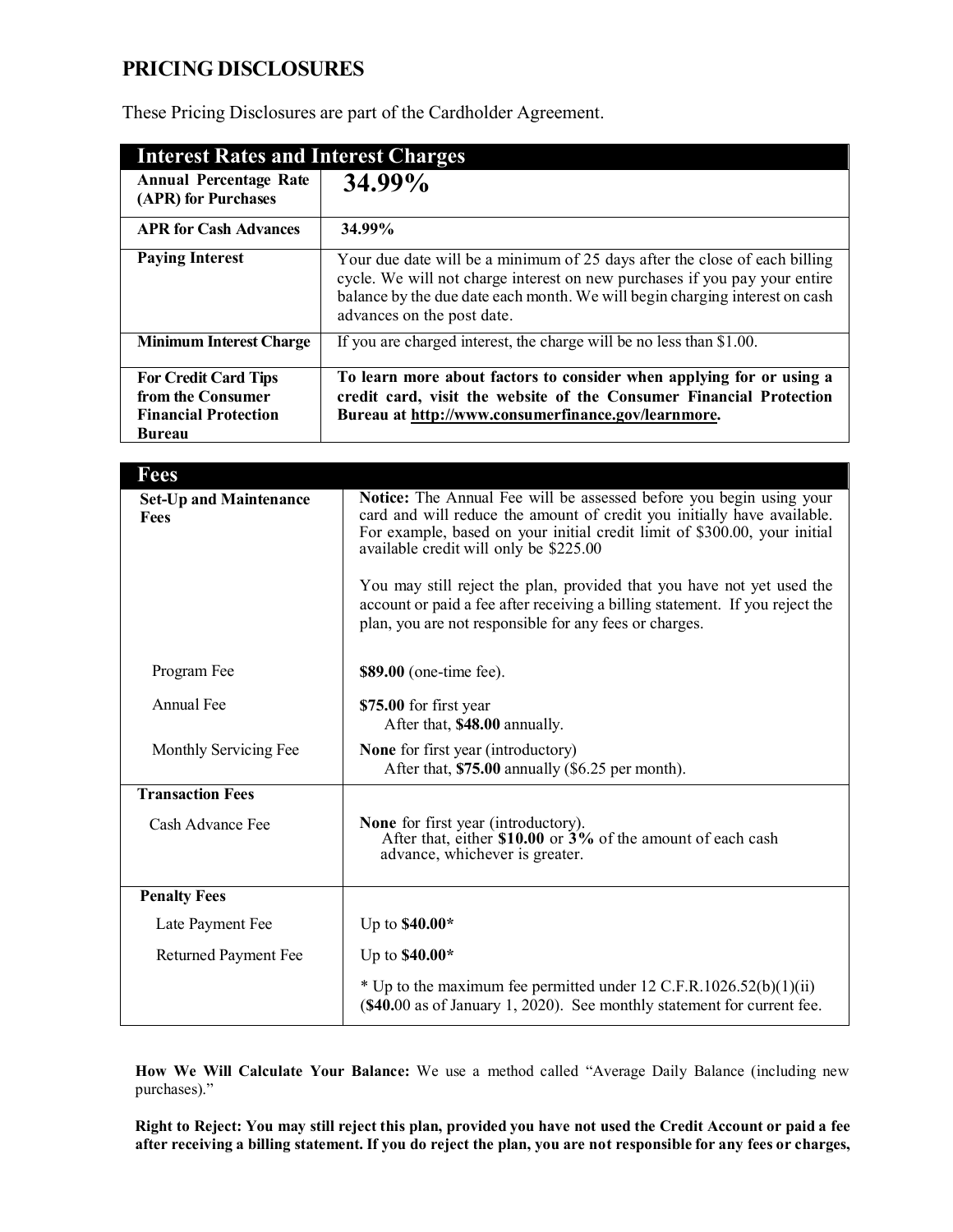**including any Program Fee(s) paid prior to receipt of your Account Opening Disclosures. Any such Program Fee(s) previously paid will be refunded upon rejection of the plan.**

## **Additional Information Regarding Program Fee**

We require a one-time up front Program Fee of \$89.00 to be paid in full before your Account is opened. You have 60 days to pay the Program Fee once you are approved. Once we have received and processed your payment of the Program Fee, your Account will be opened and you may activate and begin using your Card. Refer to the Section entitled "Refund Disclosure" for additional information.

# **Additional Information Regarding Interest Charges and Other Fees**

Your Account is subject to the following Interest Charges and Fees, each of which will be charged to your Account as a Purchase for the purpose of calculating Interest Charges:

#### **Interest Charges:**

**Paying Interest Charges.** You agree to pay us Interest Charges on your Account as described herein. Subject to any grace period for new Purchases as described in the next section, Interest Charges will be imposed beginning the date a Purchase or Cash Advance is posted to your Account and will continue to accrue until payment is posted.

**How to Avoid Paying Interest Charges on New Purchases (Grace Period).** If you paid the New Balance on your prior monthly billing statement by the due date shown on that billing statement, we will not impose any Interest Charges on new Purchases, or any portion of a new Purchase, paid by the due date on your current monthly billing statement (which will be at least 25 days from the billing cycle closing date). New Purchases are Purchases that first appear on your current billing statement. Cash Advances are subject to Interest Charges from the date the transaction is posted to your Account. Unlike Purchases, this means there is no time in which you can pay the balance of Cash Advances in order to completely avoid Interest Charges on Cash Advances.

**Daily Periodic Rate and Corresponding ANNUAL PERCENTAGE RATE (APR).** Interest Charges for Purchases and Cash Advances are calculated at a daily periodic rate of 0.09585%, which is a corresponding **ANNUAL PERCENTAGE RATE (APR)** of 34.99%. We calculate the daily periodic rate by dividing the APR by 365. **Subject to any grace period, the APR applied to Purchases will be applied to Fees assessed to your Account.**

**How We Calculate Interest Charges** – We use the **Average Daily Balance Method (Including New Purchases)** to calculate the Interest Charges for each billing cycle. We calculate the **Interest Charges** separately on the Purchase balance and the Cash Advance balance that is subject to an APR. We figure the Interest Charges on the Purchase balance and Cash Advance balance by multiplying the **Average Daily Balance** for each balance by the **Daily Periodic Rate** that applies to that balance. We then multiply that amount by the number of days in the billing cycle. The result is the **Interest Charges** for that balance.

**How We Calculate Average Daily Balance** – We calculate the **Daily Balance** as follows: (1) we take the previous day's balance (which may include unpaid interest), (2) add new Purchases (including Fees and other charges) to the Purchase balance and Cash Advances to the Cash Advance balance, (3) add any interest accrued on the previous day's balance (this results in daily compounding of interest), and (4) subtract any payments or credits as of the date posted to your Account, and any other adjustments as of the day they are credited to your Account. We figure the **Average Daily Balance** (shown as the Balance Subject to Interest Rate on your statement) separately for Purchases and Cash Advances for each billing cycle. We do this by (A) adding up the **Daily Balances** for each balance type, and (B) dividing the result for each balance type by the number of days in the billing cycle. This gives us the **Average Daily Balance**. If a **Daily Balance** is negative, we treat it as zero.

**Minimum Interest Charge.** In any month in which an Interest Charge is due, if that Interest Charge is less than \$1.00, we may charge you a minimum Interest Charge of \$1.00. Notwithstanding the foregoing, during the first 12 months your Account is open, any Interest Charges assessed on your Account will be equal to the actual accrued interest.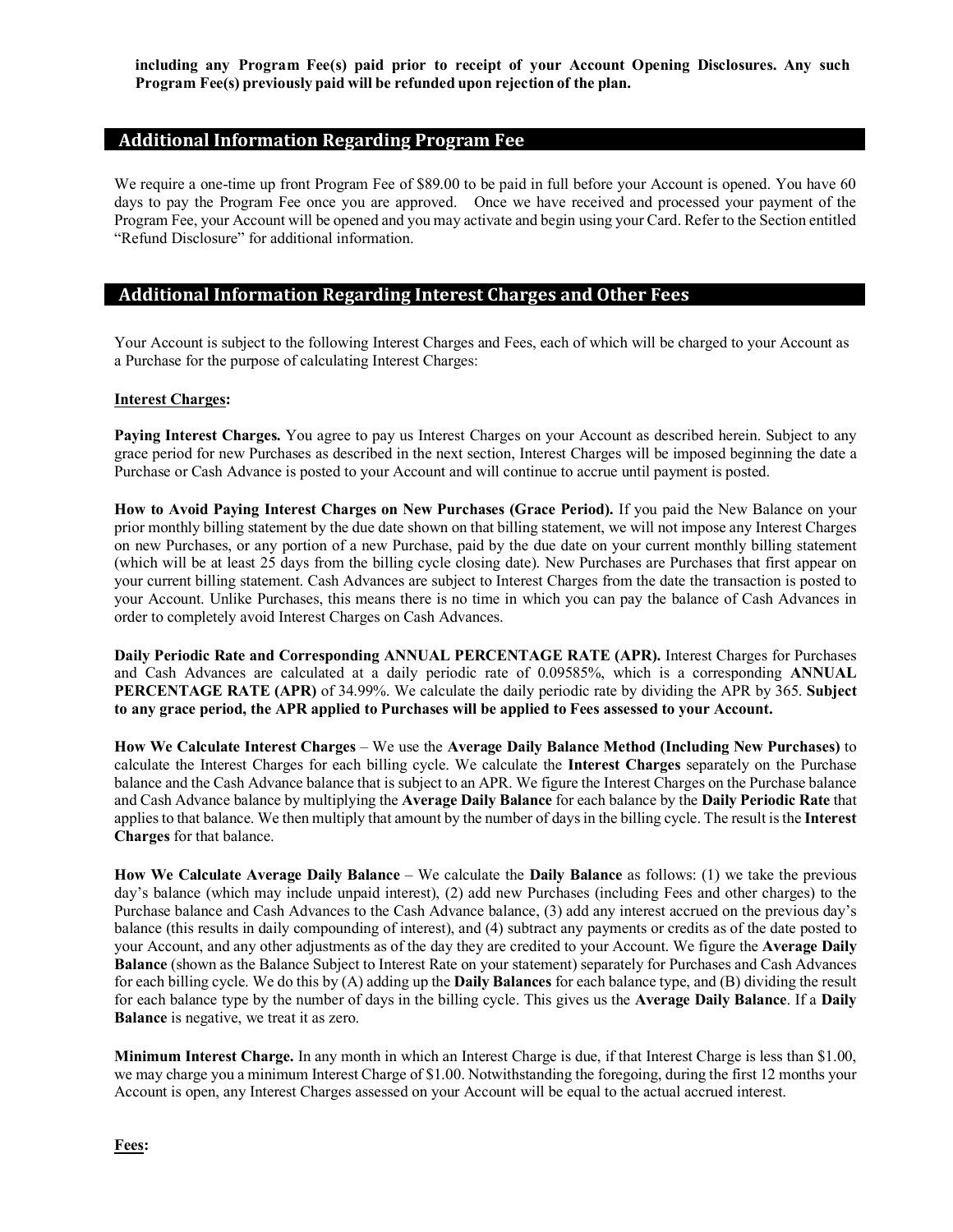**Annual Fee**. Your Account will be assessed an Annual Fee of \$75.00 when your Account is opened and \$48.00 every twelve months thereafter whether or not you use your Account. The fee reduces your available credit limit. The Annual Fee is non-refundable except as provided in Section below entitled "Refund Disclosure." Your payment of the Annual Fee does not affect our right to close your Account. The Annual Fee will not be billed to your Account after your Account is closed. The Annual Fee will be pro-rated based on when the Account is reopened, and the Card is re-issued.

**Monthly Servicing Fee.** Your Account will not be charged a Monthly Servicing Fee for the first year (introductory) following Account opening. Each month thereafter, your Account will be charged a Monthly Servicing Fee of \$6.25 per month (\$75.00 annually). This fee will be billed until your Account is closed and the balance is \$20.00 or less.

**Cash Advance Fee.** In addition to the periodic Interest Charge we assess on Cash Advances, each time you obtain a Cash Advance, we will impose a transaction fee of \$10.00 or 3% of the amount of each Cash Advance, whichever is greater. Notwithstanding the foregoing, your Account will not be charged any Cash Advance fees for the first year (introductory) following Account opening.

**Late Payment Fee.** If we do not receive payment from you in at least the amount of your Total Minimum Payment Due by the due date shown on your monthly billing statement, you will be charged a Late Payment Fee. The fee will be the lesser of (a) \$29.00 if you did not incur a Late Payment Fee during any of the prior six billing periods; otherwise \$40.00, or (b) your past due Total Minimum Payment Due amount.

**Returned Payment Fee.** If any check or other item tendered in payment of the amount due on your Account is returned unpaid for any reason, you will be charged a Returned Payment Fee. The fee will be the lesser of (a) \$29.00 if you did not incur a Returned Payment Fee during any of the prior six billing periods; otherwise \$40.00, or (b) your past due Total Minimum Payment Due amount.

**Additional Card Fee.** If you authorize us to issue an additional Card for an Authorized User, an Additional Card Fee of \$29.00 will be imposed annually for each additional Card. This fee will be assessed at the time you request each Additional Card and annually thereafter following each anniversary date of your Account opening, whether or not the additional Card is used. This will reduce your initial available credit by the amount of the fee(s). The Additional Card Fee is non-refundable except as provided in Section below entitled "Refund Disclosure." The Additional Card Fee will be pro-rated the first year based on when the additional Card is issued.

**Credit Limit Increase Fee.** After your Account has been open for at least one year, a fee of 25% of the amount of any increase in your credit limit may be charged to your Account as a Credit Limit Increase Fee. For example: if your credit limit is increased by \$100, a \$25.00 Credit Limit Increase Fee will be assessed, which will result in additional available credit of \$75.00 on your Account. This fee is automatically assessed upon your acceptance of each credit limit increase.

**Express Delivery Fee.** We impose a \$35.00 fee for the express delivery of your Card.

**Copying Fee.** If you request duplicates of any monthly billing statement or other document, a copying charge of \$3.00 per statement may be imposed, unless the request is made in connection with a bona fide billing error dispute. Monthly billing statements can be obtained at myccpay.com at no charge.

## **Other Important Terms and Limitations**

**Account Terms.** This credit card account ("Account") is offered, and credit cards (each a "Card") are issued by The Bank of Missouri. When your Account is approved, the complete terms applicable to the Account will be furnished to you with the Card. In the following disclosures, "We", "our" and "us" each refer to The Bank of Missouri, and "you" and "your" each refer to the person applying to us for an Account.

**Changes To Rates, Fees And Terms.** We may change the terms of your Account, including the APRs at any time in accordance with the cardholder agreement that will be sent with your Card.

**Permitted Uses.** You may use your Card and your Account to make Purchases wherever your Card is accepted, provided your Account is in good standing and you have available credit. Each time you use your Card, either for a Purchase or a Cash Advance, you are requesting us to make a loan to you for the amount of the Purchase or the Cash Advance. If you use your Account number to make a Purchase or obtain a Cash Advance without presenting your Card (such as for a mail order, telephone or internet purchase), the legal effect will be the same as if you used the Card itself. Each Purchase and Cash Advance obtained will reduce the available credit under your credit limit until it is repaid in accordance with the terms of this Agreement.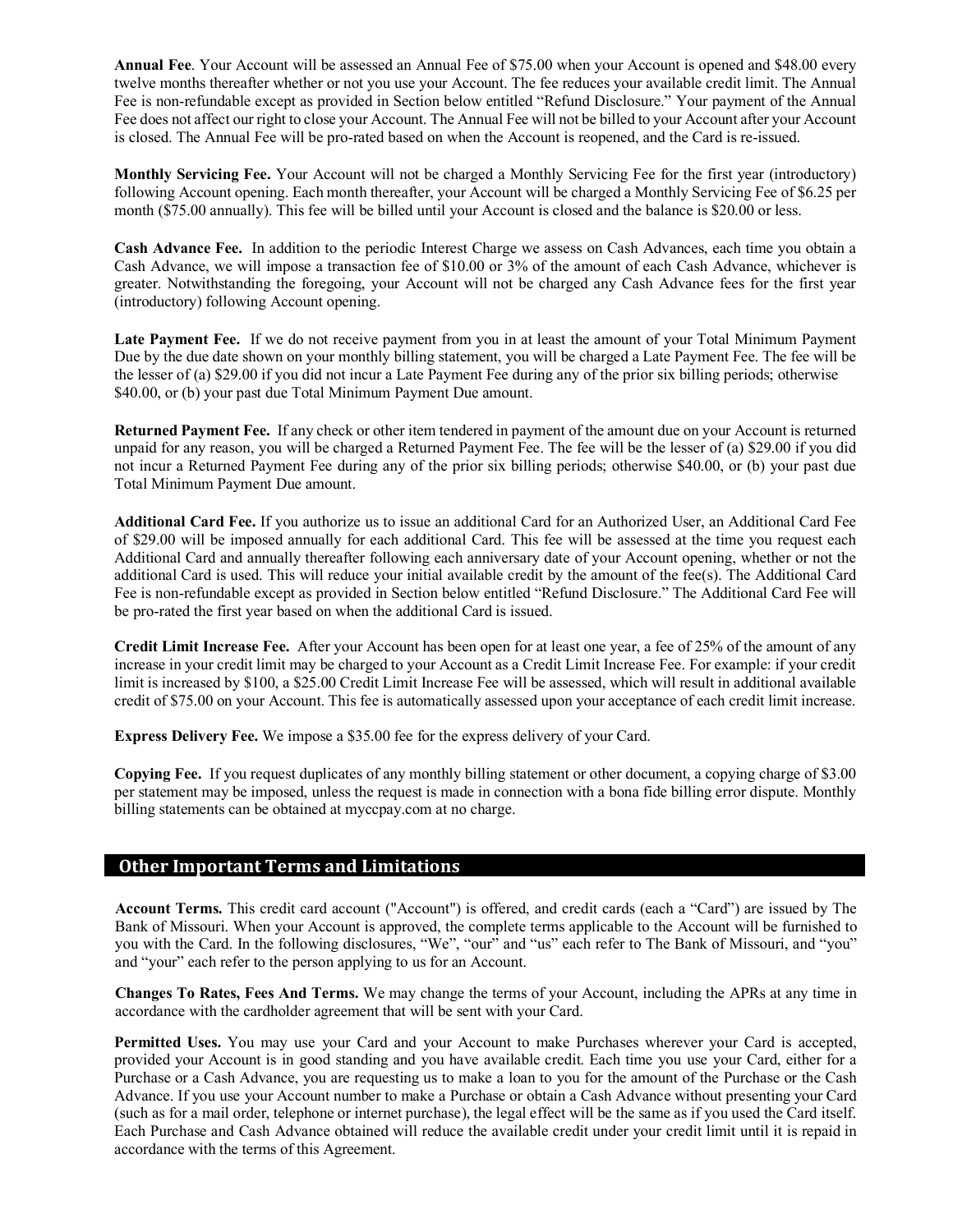**Prohibited Uses.** You may not use your Card outside the United States, or to make a charge in a foreign currency. The Card may not be used for any illegal transactions. The Card may not be used for online gambling transactions. You further acknowledge that your Card will be for personal use and may not be used for business purposes. If you use, or allow someone else to use your Card or Account for any prohibited purpose, you will be responsible for such use and may be required to reimburse us for all amounts or expenses we pay as a result of such use.

**Available Credit And Cash Advance Limitations.** If you are approved and once your Account is opened, you may use your Card to obtain Cash Advances if your Account has been open for at least the later of ninety (90) days or three completed billing cycles, is not past due and you have available credit for Cash Advances. However, the total of your unpaid Cash Advances may not exceed one-half of your credit limit. Cash Advance amounts may also be subject to limits imposed by banks and ATM operators.

**Credit Limit Increases.** Through notification from us or upon your request, your Account may be reviewed for a credit limit increase after being open for at least twelve (12) billing cycles. If you accept a credit limit increase offer, a Credit Limit Increase Fee will be assessed to your account. Please refer to the Pricing Disclosures for more information about the Credit Limit Increase Fee. We reserve the right to decline your request for a credit limit increase in our sole discretion.

**Authorization.** You certify that all the information given in this application is true and correct and you are giving this information in order to obtain credit and authorize us to obtain information concerning any statements herein. You agree to furnish us with all requested information. You authorize us to charge the Annual Fee, Monthly Servicing Fee and Additional Card Fee (if applicable) to your Account.

**Refund Disclosure.** We will refund your Program Fee and initial Fees (those Fees that are billed at the time of Account opening) if (1) you have not used your Card for a Purchase or Cash Advance; and (2) you have not made a payment on your Account after receiving a monthly billing statement. We will refund any partial payment of the Program Fee if you do not open your Account. If you later elect to close your Account and notify us of your election in writing within thirty (30) days or one billing cycle (whichever is less) after an Annual Fee appears on your monthly billing statement, the Annual Fee will be credited to your Account. If you elect to cancel an additional Card and notify us of your election in writing within thirty (30) days or one billing cycle (whichever is less) after an Additional Card Fee appears on your monthly billing statement, the Additional Card Fee will be credited to your Account. Except as described in this paragraph, Fees are generally non-refundable.

**Arbitration Notice.** If you are issued a Card, your cardholder agreement will contain a binding arbitration provision. In the event of any dispute relating to your Account, the dispute will be resolved by binding arbitration pursuant to the rules of the American Arbitration Association or an arbitration organization mutually agreed upon by the parties. Both you and we agree to waive the right to go to court or to have the dispute heard by a jury (except in regard to any collection activities on your Account). You and we will be waiving any right to a jury trial and you also would not have the right to participate as part of a class of claimants relating to any dispute with us. Other rights available to you in court may also be unavailable in arbitration. When you receive your cardholder agreement, you should read the arbitration provision in your agreement carefully and not accept or use the Card unless you agree to be bound by the arbitration provision or timely opt-out.

**Your Liability For Unauthorized Use Of Your Card.** You will not be liable for unauthorized use of your Card or Account. However, to protect your rights, you are required to notify us orally or in writing as soon as you are aware that your Card or Account has been lost, stolen or used without your consent. To notify us of the loss, theft or possible unauthorized use of your Card, call us at 877-726-5055, 24 hours a day.

**Your Consent for Calls and/or Text Messages to Your Mobile Phone.** When you give us or we obtain your mobile telephone number by any legal means, you expressly agree that we (and our affiliates, agents and contractors) may contact you at this number using an autodialer and can also leave prerecorded and other messages, including text messages. We may do these things whether we contact you or you contact us. You agree you will be responsible for any fees or charges you incur as a result of incoming calls or text messages from us, from our affiliates or from any third party acting on behalf of us or our affiliates. You agree that your consent to receive these calls and/or text messages sent to your mobile phone may be revoked only by providing written notice of your revocation to us at the Notice address set forth below, and that such revocation notice will state your name, mailing address, specific telephone number(s) for which the revocation applies, and at least the last four digits of your Account number so that we may identify you and your Account.

**Privacy Notice.** The privacy notice for The Bank of Missouri is provided separately in accordance with applicable law.

**Credit Information.** By submitting this application, you authorize us to obtain information about you from a creditreporting agency and we may also verify your credit references and other information that you provide to us. We may obtain updated or additional information about you, including consumer reports, for any legitimate purpose including,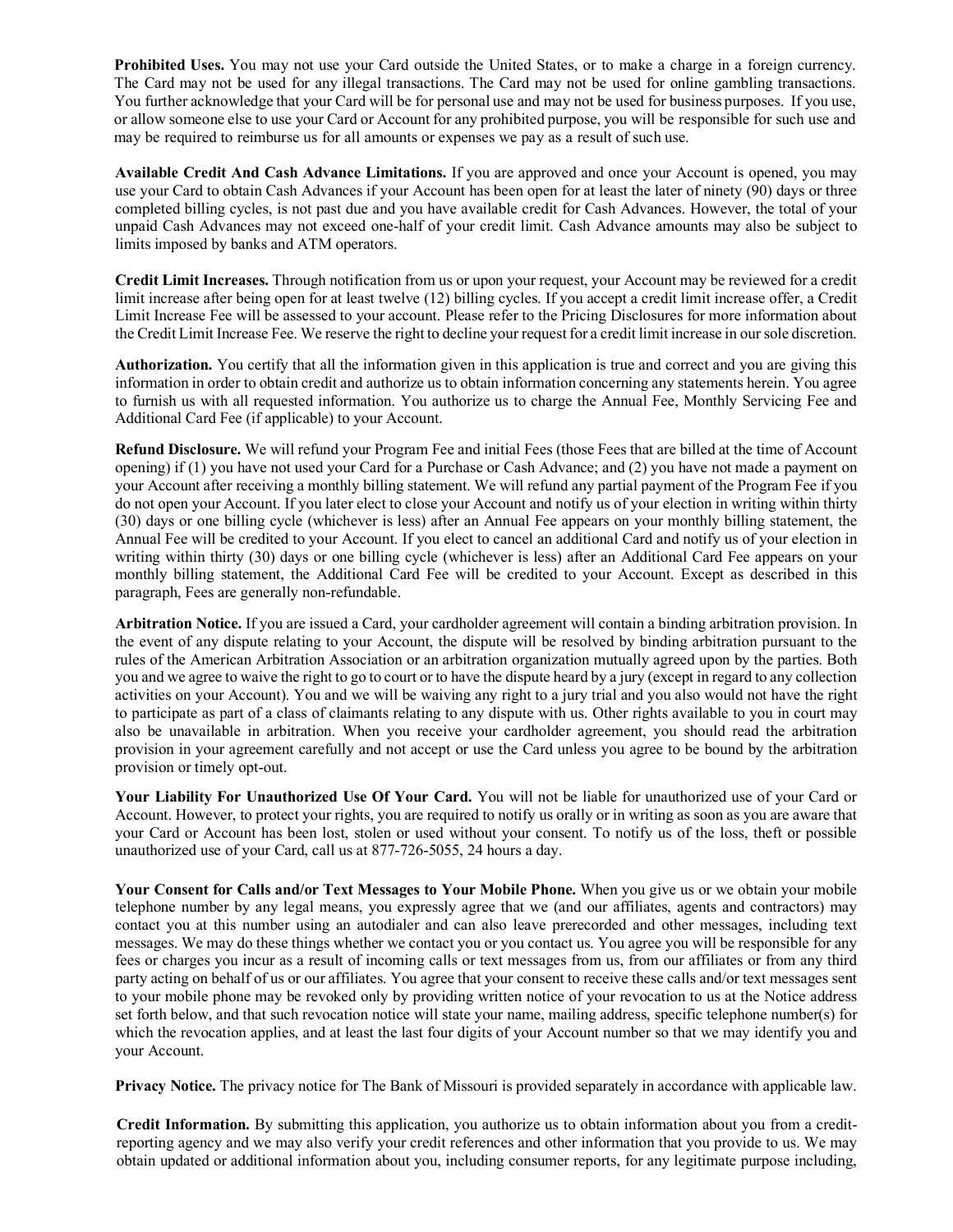but not limited to, the extension of credit to you or the review or collection of your Account. If you request, you will be informed whether any consumer report was requested and if a report was requested, the name and address of the consumer reporting agency furnishing the report. We may provide information about you and your Account to credit reporting agencies and others as provided in our privacy notice. Information we provide might appear on your and your Authorized Users' credit reports. This could include negative information if you do not comply with the terms of this Agreement.

## **YOUR BILLING RIGHTS**

### KEEP THIS NOTICE FOR FUTURE USE

This notice tells you about your rights and our responsibilities under the Fair Credit Billing Act.

### **What To Do If You Find A Mistake On Your Monthly Billing Statement**

If you think there is an error on your monthly billing statement, write to us at the address listed below. In your letter, give us the following information:

- *Account information:* Your name and Account number.
- *Dollar amount:* The dollar amount of the suspected error.
- *Description of problem:* If you think there is an error on your bill, describe what you believe is wrong and why you believe it is a mistake.

You must contact us:

- Within 60 days after the error first appeared on your monthly billing statement
- At least 3 business days before an automated payment is scheduled, if you want to stop payment on the amount you think is wrong.

You must notify us of any potential errors in writing. You may call us, but if you do we are not required to investigate any potential errors and you may have to pay the amount in question.

#### **What Will Happen After We Receive Your Letter**

When we receive your letter, we must do two things:

- 1. Within 30 days of receiving your letter, we must tell you that we received your letter. We will also tell you if we have already corrected the error.
- 2. Within 90 days of receiving your letter, we must either correct the error or explain to you why we believe the bill is correct.

While we investigate whether or not there has been an error:

- We cannot try to collect the amount in question, or report you as delinquent on that amount.
- The charge in question may remain on your billing statement, and we may continue to charge you interest on that amount.
- While you do not have to pay the amount in question, you are responsible for the remainder of your balance.
- We can apply any unpaid amount against your credit limit.

After we finish our investigation, one of two things will happen:

- *If we made a mistake:* You will not have to pay the amount in question or any interest or other fees related to that amount.
- *If we do not believe there was a mistake:* You will have to pay the amount in question, along with applicable Interest Charges and Fees. We will send you a statement of the amount you owe and the date payment is due. We may then report you as delinquent if you do not pay the amount we think you owe.

If you receive our explanation but still believe your bill is wrong, you must write to us within *10 days* telling us that you still refuse to pay. If you do so, we cannot report you as delinquent without also reporting that you are questioning your bill. We must tell you the name of anyone to whom we reported you as delinquent, and we must let those organizations know when the matter has been settled between us. If we do not follow all of the rules above, you do not have to pay the first \$50.00 of the amount you question even if your bill is correct.